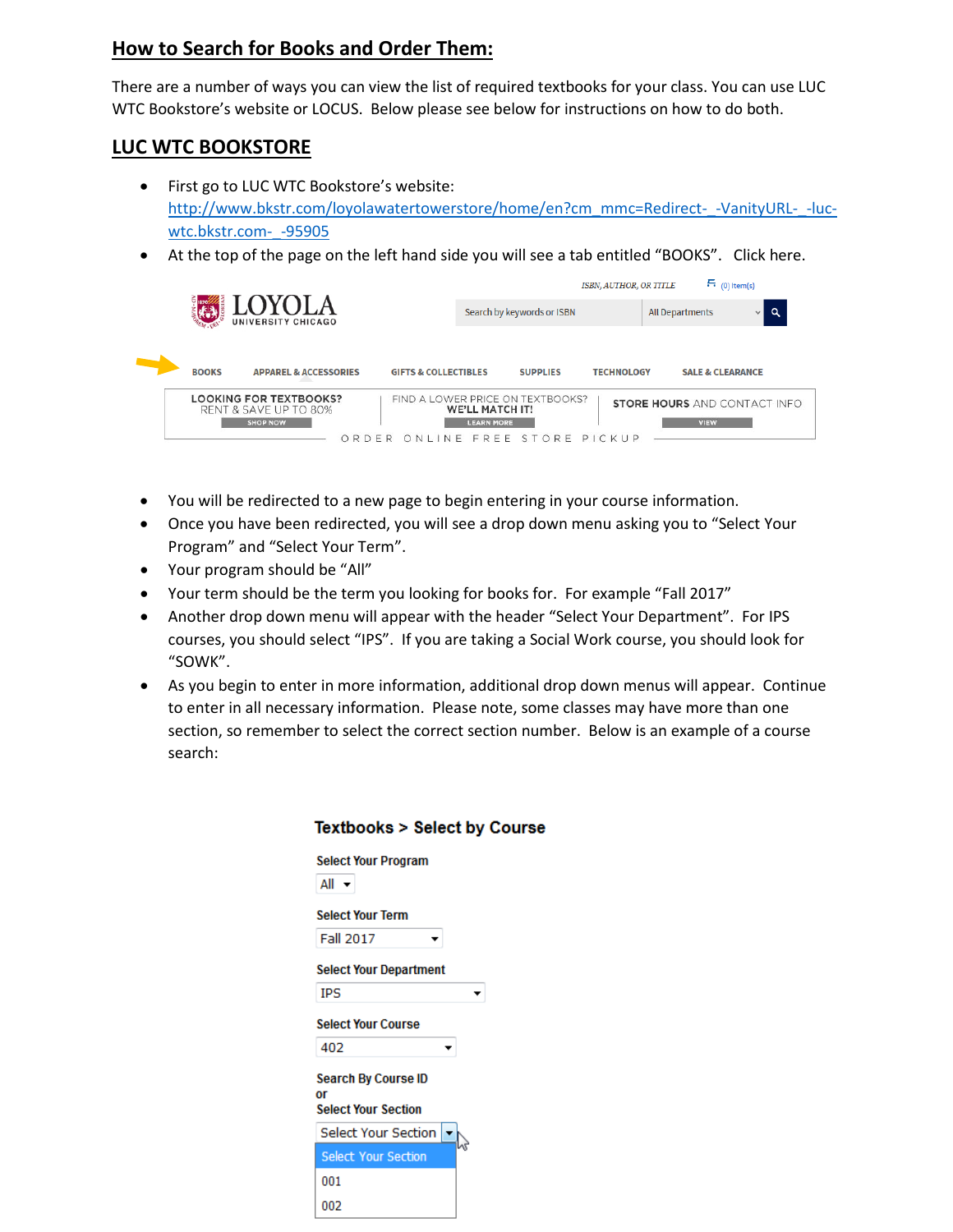- When you have completed all the fields, click "Submit".
- After clicking "Submit" you will be redirected to a new page that includes information about your course and the required materials.
- IF you do not see any materials listed for your course, it may be that the professor or the bookstore have not listed the required materials, yet. You are encouraged to communicate with your professor with any questions about the course materials.